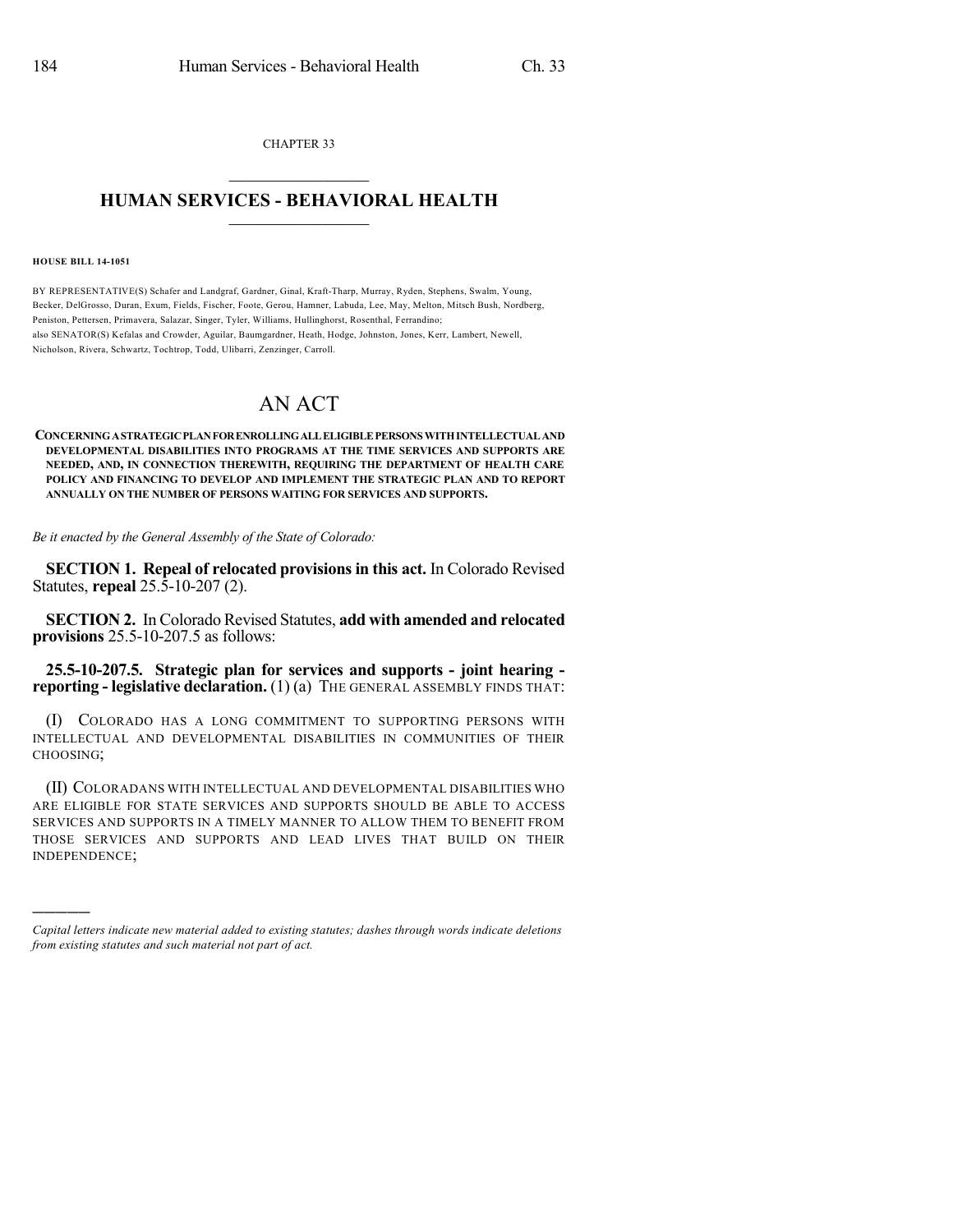(III) PROVIDING EARLY AND TIMELY ACCESS TO SERVICES AND SUPPORTS FOR PERSONS WITH INTELLECTUAL AND DEVELOPMENTAL DISABILITIES IS AN EXCELLENT AND COST-EFFECTIVE INVESTMENT THATRESULTS IN SUBSTANTIAL FUTURE SAVINGS;

(IV) THE PRESENCE OF A WAITING LIST AS LONG AS FIFTEEN YEARS FOR ESSENTIAL SERVICES AND SUPPORTS CONTRADICTSCOLORADO'S COMMITMENT TO SUPPORTING PERSONS IN THE LEAST RESTRICTIVE ENVIRONMENT OF THEIR CHOOSING; AND

(V) COLORADO MUST HAVE ACCURATE DATA CONCERNING THE NEED FOR SERVICES AND SUPPORTS FOR PERSONS WITH INTELLECTUAL AND DEVELOPMENTAL DISABILITIES AND THEIR FAMILIES AND MUST REGULARLY FORECAST THIS DATA TO ENSURE THAT EFFECTIVE POLICY AND PROGRAMS ARE DIRECTED TO MEET THESE NEEDS.

(b) THEREFORE, THE GENERAL ASSEMBLY DECLARES THAT COLORADO IS COMMITTED TO DEVELOPING A STRATEGIC PLAN TO ENSURE THAT COLORADANS WITH INTELLECTUAL AND DEVELOPMENTAL DISABILITIES AND THEIR FAMILIES WILL BE ABLE TO ACCESS THE SERVICES AND SUPPORTS THEY NEED AND WANT AT THE TIME THAT THEY NEED AND WANT THOSE SERVICES AND SUPPORTS.

(2) **[Formerly 25.5-10-207 (2)]** During each regular session of the general assembly, the joint budget committee and the health and human services committees of the senate and the house of representatives, or any successor committees, shall hold a joint hearing and take public testimony on the status of the waiting lists for adult comprehensive services, adult supported living services, children's extensive support services, and family support services for persons with intellectual and developmental disabilities WHO ARE WAITING FOR ENROLLMENT INTO A HOME- AND COMMUNITY-BASED SERVICES PROGRAM OR A PROGRAM PROVIDED PURSUANT TO THIS ARTICLE and the availability of general fund moneys to reduce the number of persons on the waiting lists and the amount of time eligible persons wait for such services. THE STATE DEPARTMENT SHALL PRESENT TESTIMONY INCLUDING THE INFORMATION PROVIDED IN THE REPORT PURSUANT TO SUBSECTION (3) OF THIS SECTION, AS WELL AS INFORMATION CONCERNING THE ONGOING IMPLEMENTATION OF THE STRATEGIC PLAN REQUIRED PURSUANT TO SUBSECTION (4) OF THIS SECTION, INCLUDING ANY REVISIONS TO THE STRATEGIC PLAN. ADDITIONALLY, THE STATE DEPARTMENT,COMMUNITY-CENTERED BOARDS, AND PROVIDERS SHALL REPORT ON THE USE AND EFFECTIVENESS OF ANY MONEYS APPROPRIATED IN THE PRECEDING STATE FISCAL YEAR FOR INCREASING SYSTEM CAPACITY. The goal of the hearing shall be IS to propose an appropriation from the general fund to the intellectual and developmental disabilities services cash fund.

(3) (a) ON OR BEFORE NOVEMBER 1, 2014, AND NOVEMBER 1 OF EACH YEAR THEREAFTER, IN ACCORDANCE WITH SECTION 24-1-136 (9), C.R.S., THE STATE DEPARTMENT SHALL REPORT TO THE GENERAL ASSEMBLY THE TOTAL NUMBER OF PERSONS WITH INTELLECTUAL AND DEVELOPMENTAL DISABILITIES WHO ARE WAITING AT THE TIME OF THE REPORT FOR ENROLLMENT INTO A HOME- AND COMMUNITY-BASED SERVICES PROGRAM OR A PROGRAM PROVIDED PURSUANT TO THIS ARTICLE. THE REPORT MUST ALSO INCLUDE INFORMATION CONCERNING THE ONGOING IMPLEMENTATION OF THE STRATEGIC PLAN REQUIRED PURSUANT TO SUBSECTION (4) OF THIS SECTION, INCLUDING ANY REVISIONS TO THE STRATEGIC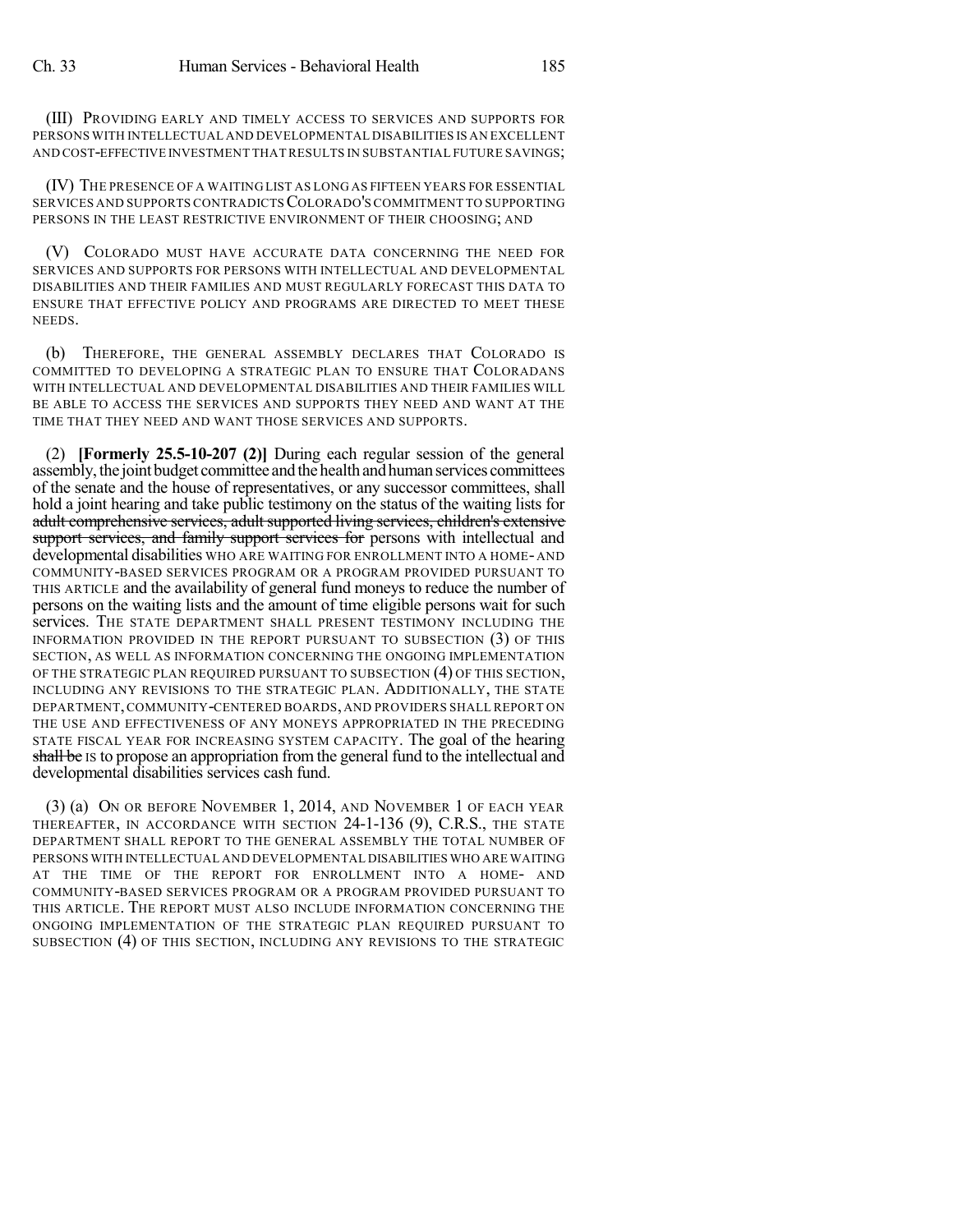PLAN.

(b) THE INFORMATION REPORTED PURSUANT TO PARAGRAPH (a) OF THIS SUBSECTION (3) RELATING TO PERSONS WITH INTELLECTUAL AND DEVELOPMENTAL DISABILITIES WHO ARE WAITING FOR ENROLLMENT INTO A HOME- AND COMMUNITY-BASED SERVICES PROGRAM OR A PROGRAM PROVIDED PURSUANT TO THIS ARTICLE SHALL BE DISAGGREGATED BY:

(I) THE SPECIFIC MEDICAID WAIVER PROGRAM OR OTHER INTELLECTUAL AND DEVELOPMENTAL DISABILITIES PROGRAM, SERVICE, OR SUPPORT;

(II) THE PERSONS WHO NEED SERVICES IMMEDIATELY BUT WHO ARE NOT CURRENTLY RECEIVING SERVICES;

(III) THE PERSONS WHO NEED SERVICES IMMEDIATELY WHO ARE CURRENTLY RECEIVING SOME SERVICES; AND

(IV) THE PERSONS WHO ARE ELIGIBLE FOR SERVICES BUT WHO DO NOT NEED SERVICES AT THIS TIME.

(4) (a) ON OR BEFORE NOVEMBER 1, 2014, THE STATE DEPARTMENT SHALL DEVELOP,IN CONSULTATION WITH INTELLECTUAL AND DEVELOPMENTAL DISABILITY SYSTEM STAKEHOLDERS, A COMPREHENSIVE STRATEGIC PLAN INCLUDING ADMINISTRATIVE PROCEDURES AND ADEQUATE FUNDING TO ENROLL ELIGIBLE PERSONS WITH INTELLECTUAL AND DEVELOPMENTAL DISABILITIES INTO HOME-AND COMMUNITY-BASED SERVICES PROGRAMS AND PROGRAMS PROVIDED PURSUANT TO THIS ARTICLE AT THE TIME THOSE PERSONS CHOOSE TO ENROLL IN THE PROGRAMS OR NEED THE SERVICES OR SUPPORTS. AS PART OF DEVELOPING THE STRATEGIC PLAN, THE STATE DEPARTMENT SHALL REVIEW THE STATUTORY DEFINITION OF "WAITING LIST" SET FORTH IN SECTION 25.5-10-202 AND MAKE RECOMMENDATIONS CONCERNING AMENDMENTS TO THE DEFINITION. IN ENGAGING STAKEHOLDERS, THE STATE DEPARTMENT SHALL INCLUDE BOTH PERSONS AND FAMILIES RECEIVING SERVICES, AS WELL AS PERSONS AND FAMILIES WAITING FOR ENROLLMENT INTO PROGRAMS,SERVICES,OR SUPPORTS.THESE PERSONS AND FAMILIES SHALL INCLUDE, AT A MINIMUM, PERSONS AND FAMILIES WHO RESIDE IN EACH COMMUNITY-CENTERED BOARD-DESIGNATED SERVICE AREA WITHIN THE STATE. IN DEVELOPING THE STRATEGIC PLAN, THE STATE DEPARTMENT SHALL REVIEW RELEVANT RECOMMENDATIONS FROM THE COMMUNITY LIVING ADVISORY GROUP CREATED IN THE OFFICE PURSUANT TO THE GOVERNOR'S EXECUTIVE ORDER D 2012-027,AS WELL AS OTHER RELEVANT INFORMATION.THE STRATEGIC PLAN SHALL INCLUDE SPECIFIC RECOMMENDATIONS AND ANNUAL BENCHMARKS FOR ACHIEVING THIS ENROLLMENT GOAL BY JULY 1, 2020, INCLUDING RECOMMENDATIONS RELATING TO INCREASING SYSTEM CAPACITY. THE STATE DEPARTMENT SHALL REVIEW THE STRATEGIC PLAN ANNUALLY AND REVISE THE PLAN AS NEEDED TO MEET THE ENROLLMENT GOAL.NOTHING IN THIS SECTION PRECLUDES THE STATE DEPARTMENT FROM CONSIDERING CHANGES IN THE STRUCTURE OF THE STATE'S INTELLECTUAL AND DEVELOPMENTAL DISABILITIES PROGRAMS, INCLUDING MEDICAID WAIVER MODIFICATION.

(b) THE STATE DEPARTMENT SHALL SUBMIT THE STRATEGIC PLAN TO THE GENERAL ASSEMBLY IN ACCORDANCE WITH SECTION 24-1-136 (9), C.R.S., AND